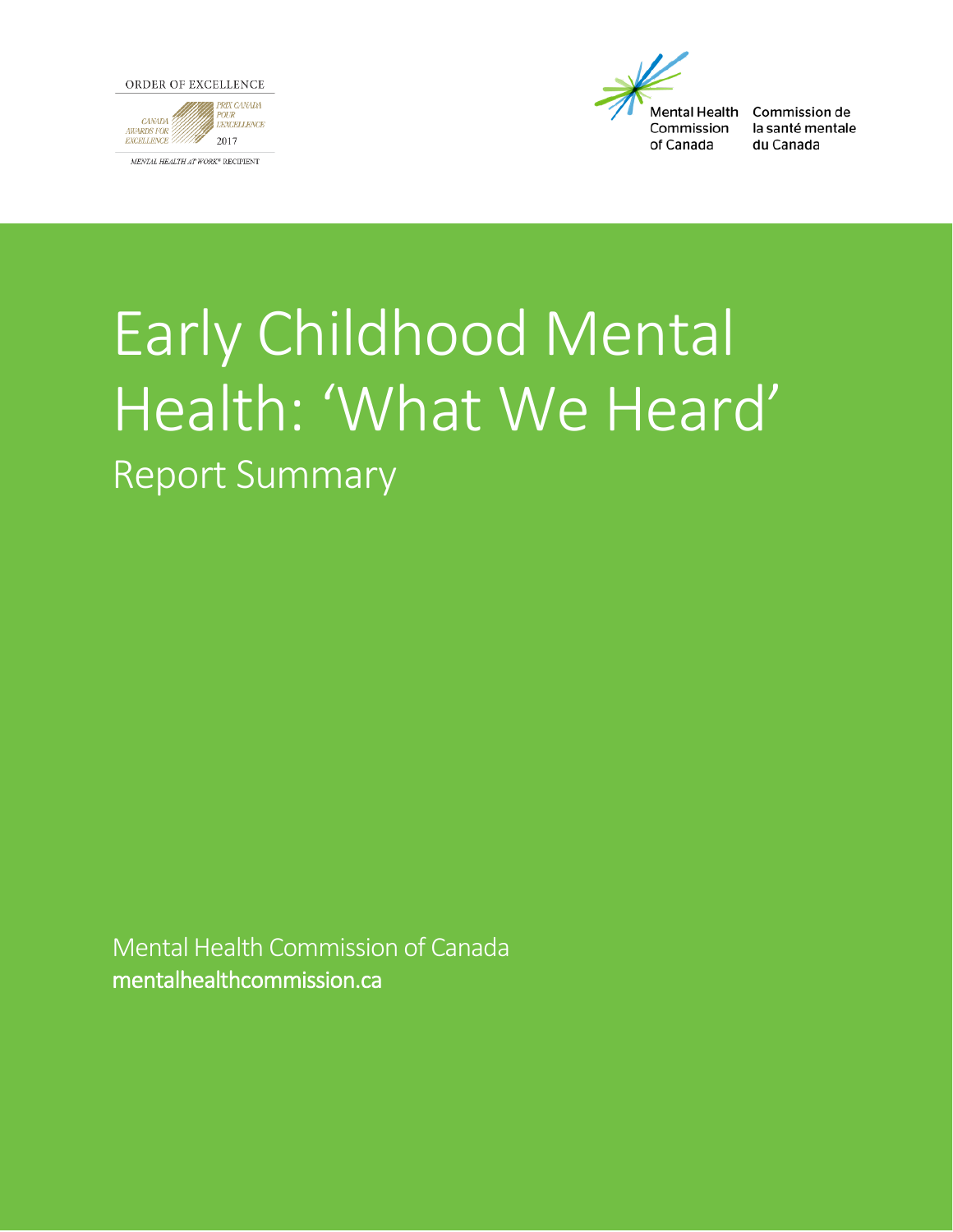*Ce document est disponible en français*

#### **Citation information**

Suggested citation: Mental Health Commission of Canada. (2020). *Early childhood mental health: "What we heard" — Report summary.* Ottawa, Canada.

© 2020 Mental Health Commission of Canada

The views represented herein solely represent the views of the Mental Health Commission of Canada.

ISBN: 978-1-77318-192-9

Legal deposit National Library of Canada



The views represented herein solely represent the views of the Mental Health<br>Commission of Canada. Production of this material is made possible through a financial contribution from Health Canada.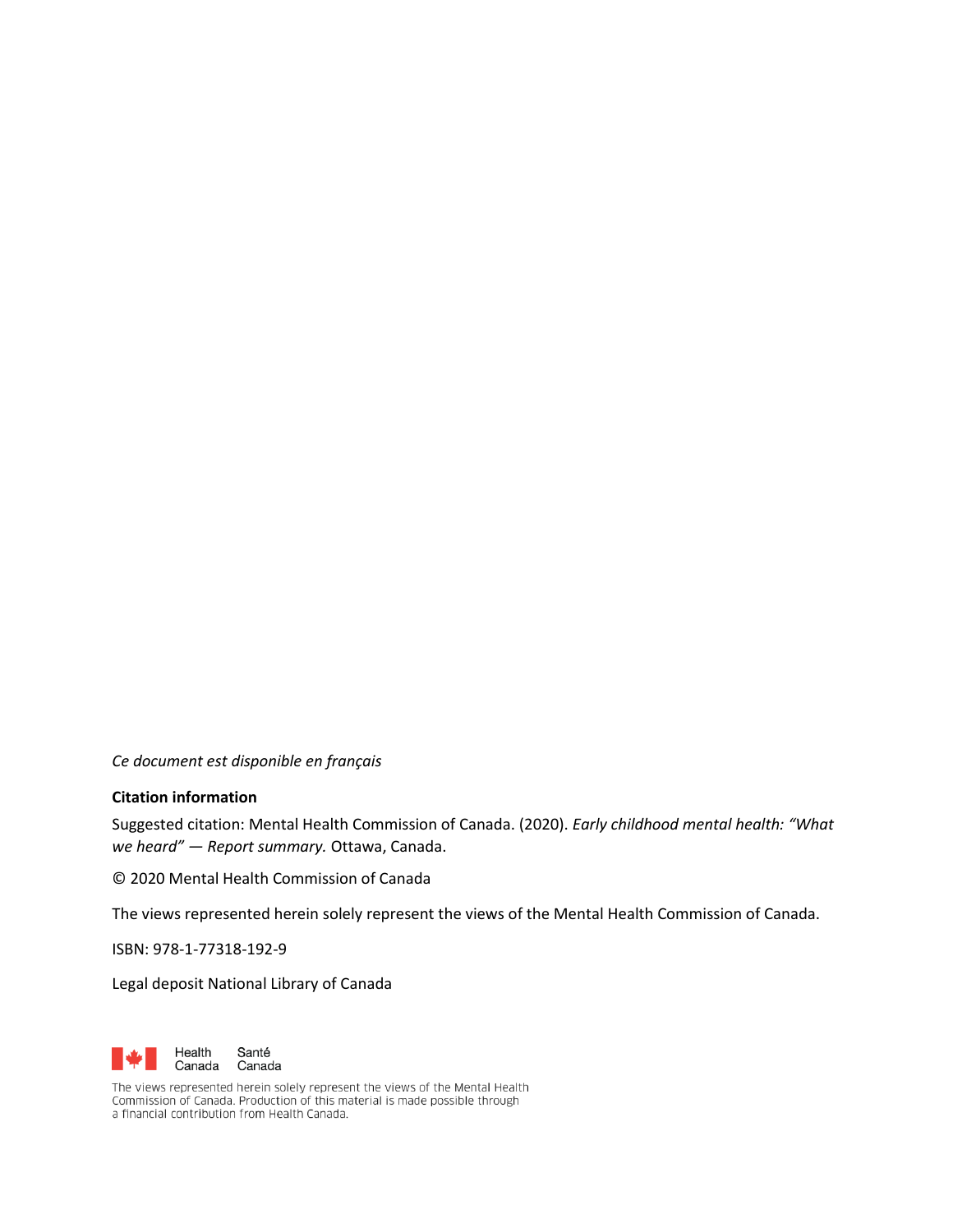## Contents

| 1.  |                                                                                      |
|-----|--------------------------------------------------------------------------------------|
| 2.  |                                                                                      |
| 3.  |                                                                                      |
| 4.  |                                                                                      |
| 5.  |                                                                                      |
| 6.  | NEED FOR SERVICE AND SYSTEM INTEGRATION, SYSTEMS NAVIGATION, AND CONTINUITY OF CARE5 |
| 7.  |                                                                                      |
| 8.  |                                                                                      |
| 9.  |                                                                                      |
| 10. |                                                                                      |
|     |                                                                                      |
|     |                                                                                      |
|     |                                                                                      |
|     |                                                                                      |
|     |                                                                                      |
|     |                                                                                      |
|     |                                                                                      |
|     |                                                                                      |
|     |                                                                                      |
|     |                                                                                      |
|     |                                                                                      |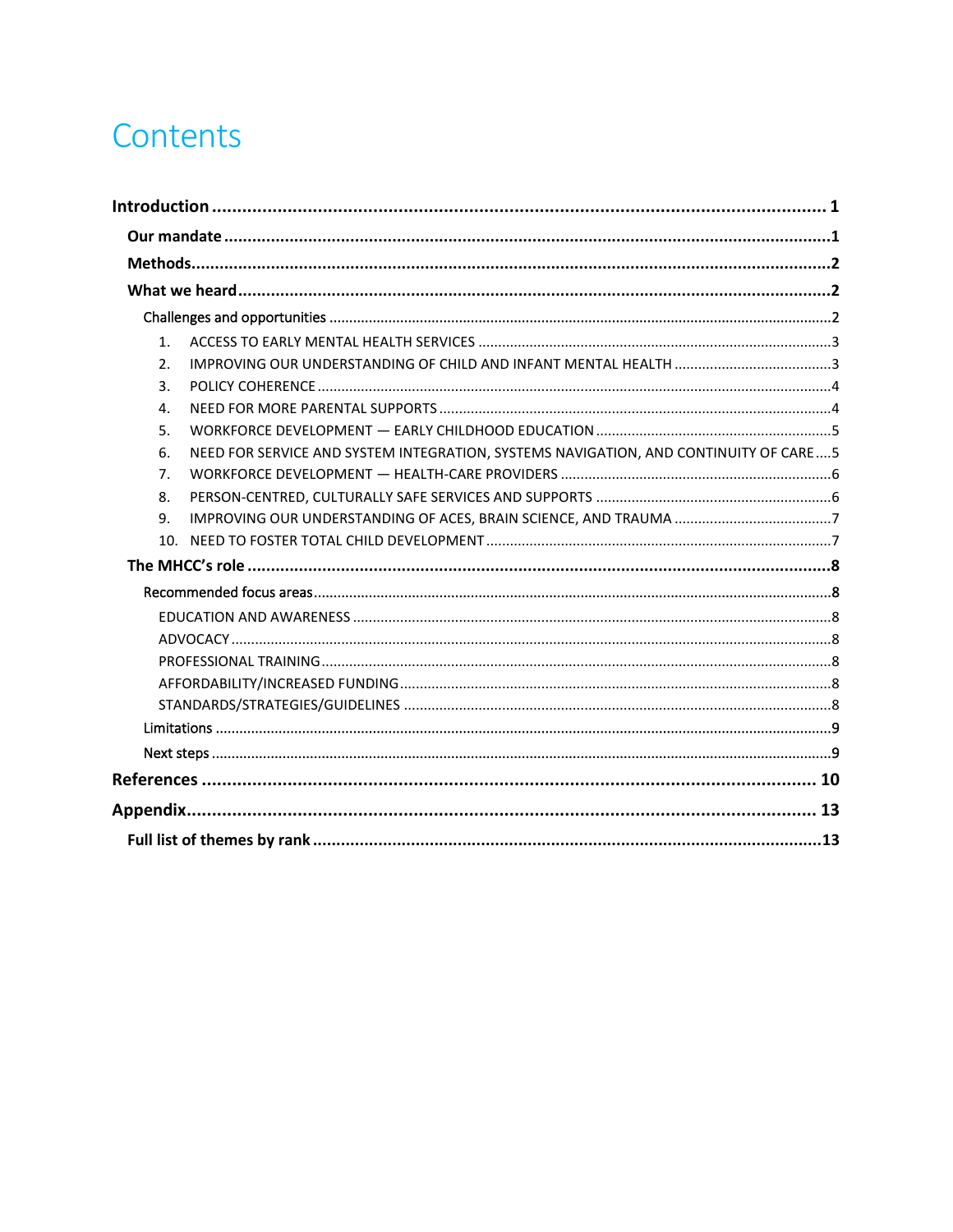## <span id="page-3-0"></span>Introduction

There is lots of evidence-based research behind the importance of early childhood experiences and the individual's life course, including physical and mental health. However, there is a disconnect between this and the services provided to support change.

— survey respondent

Infant and early childhood mental health,

sometimes referred to as social and emotional development, is the developing capacity of the child from birth to 5 years of age to form close and secure adult and peer relationships; experience, manage and express a full range of emotions; and explore the environment and learn  $-$  all in the context of family, community, and culture.<sup>1</sup> (p. 1)

The nature and quality of relationships in the first years of life profoundly affect the brain. Warm, consistent caregiving and secure attachment are the foundation for healthy development and mental health across the lifespan.<sup>2</sup>

Conversely, chronic exposure to toxic experiences, also known as adverse childhood experiences (ACEs) — like abuse, neglect, and broader stressors that include neighbourhood violence, discrimination, and poverty — negatively impact brain development and early childhood mental health. Exposure to four or more ACEs greatly increases a child's susceptibility to numerous future health and social risks, such as mental illness, problematic substance use, other non-communicable diseases, homelessness, and interactions with the criminal justice system. $3$ 

Early intervention and prevention in early childhood are among the smartest social policy investments — with every dollar spent in the early years equivalent to three dollars for school-aged children and eight dollars for young adults.<sup>4</sup> Yet only 5.4 per cent of provincial health budgets in Canada are allocated to public health and prevention.<sup>5</sup>

### <span id="page-3-1"></span>Our mandate

The Mental Health Commission of Canada's (MHCC's) 2019-2021 mandate from Health Canada identified early childhood mental health as a new priority area. While new for the MHCC, many organizations have been working in this area for decades.

By reaching out to those involved in the system, the MHCC's Mental Health Advancement team conducted an initial "listening phase" between April and November 2019 to better understand early childhood mental health in Canada.

This critical phase provided valuable information on the current state of evidence, services, and policies to help us (as a pan-Canadian organization) align our activities with other stakeholders, provide them with support, and respond to the needs, gaps, and opportunities in services and the system.

This report highlights what the MHCC heard during this listening phase.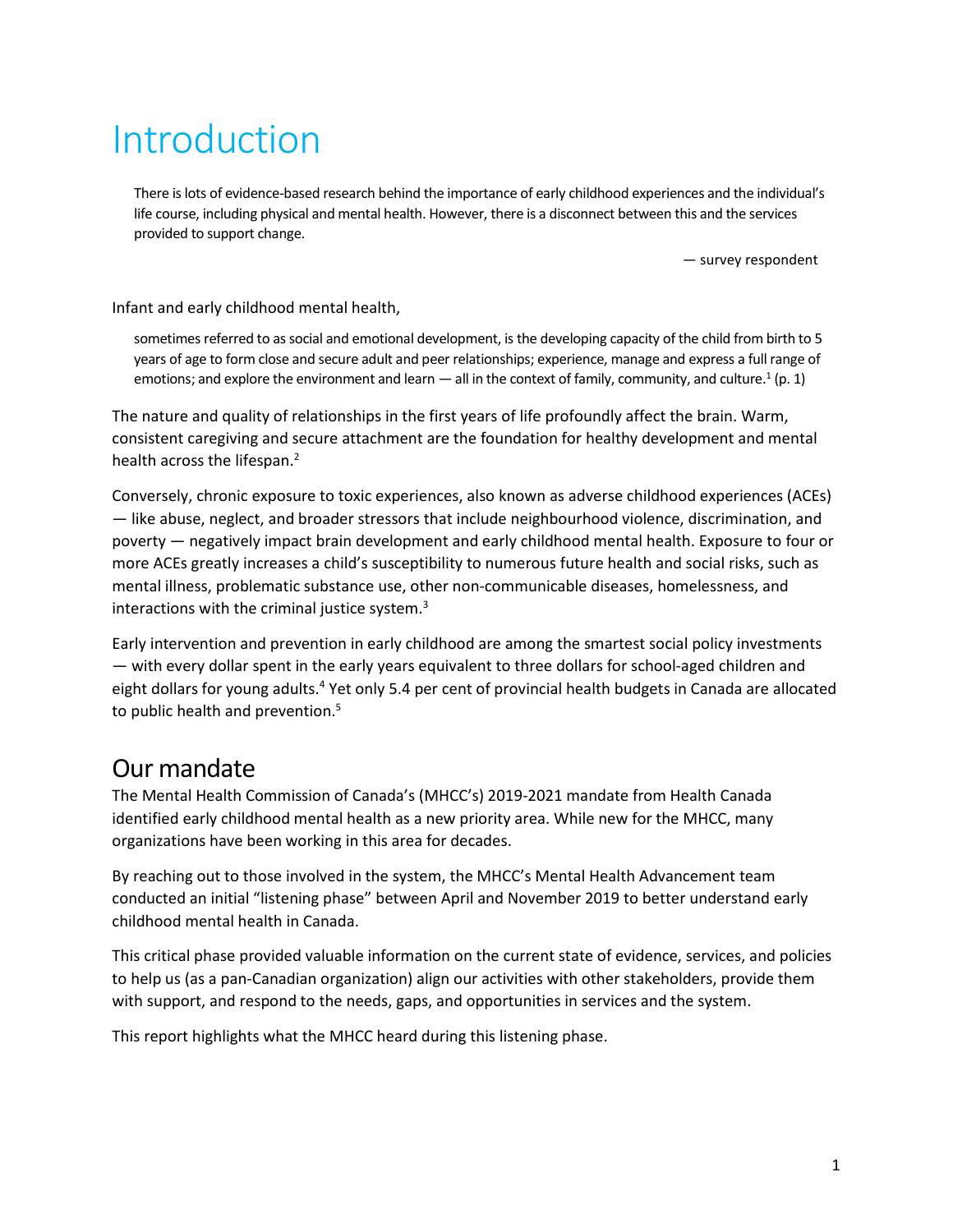### <span id="page-4-0"></span>**Methods**

We used three sources of information to better understand the state of infant and early years mental health. The MHCC's commitment to sex- and gender-based analysis (i.e., considerations of differences in needs, realities, and the priorities of programs, policies, services, and research) was embedded across our search strategies and data collection instruments. The sources included a scoping review, key informant interviews, and a countrywide survey.

#### **Scoping review**

The scoping review assessed the last 20 years (1999-2019) of evidence (screened for relevance), which included highly synthesized and comprehensive academic and grey literature from western and developed countries.

#### **Key informant interviews**

Twenty key informant interviews were conducted using a semi-structured interview guide. We adopted a snowball sampling strategy<sup>\*</sup> to identify and engage with interviewees focused on infant and early years mental health, which included parents with lived experience and persons in the following sectors: mental health, primary care, public health/public policy, early child development, early childhood education, child care, advocacy organizations, and community coalitions. In addition, we had one regional consultation as part of the Atlantic Summer Institute annual forum.

#### **Survey**

A countrywide survey was sent to a large electronic mailing list of MHCC contacts with a focus on children's mental health. The online survey included a mix of closed and open-ended questions, modelled on the key informant interview guide. Participants were also asked about their demographic, professional, and geographic backgrounds. A total of 1,756 stakeholders completed the survey in English, with 49 completed in French.

The key themes that emerged from the three sources of information were then compared, consolidated, and summarized. The results in the following section outline the most prevalent themes from all information sources.

### <span id="page-4-1"></span>What we heard

#### <span id="page-4-2"></span>**Challenges and opportunities**

In the survey and key informant interviews, we asked what people saw as the major challenges and opportunities in early childhood mental health in Canada. While our questions were asked separately, the answers overlapped significantly: what some saw as a challenge, others saw as an opportunity for improvement.

<sup>\*</sup> A process in which the key informants already recruited are asked to suggest other eligible participants.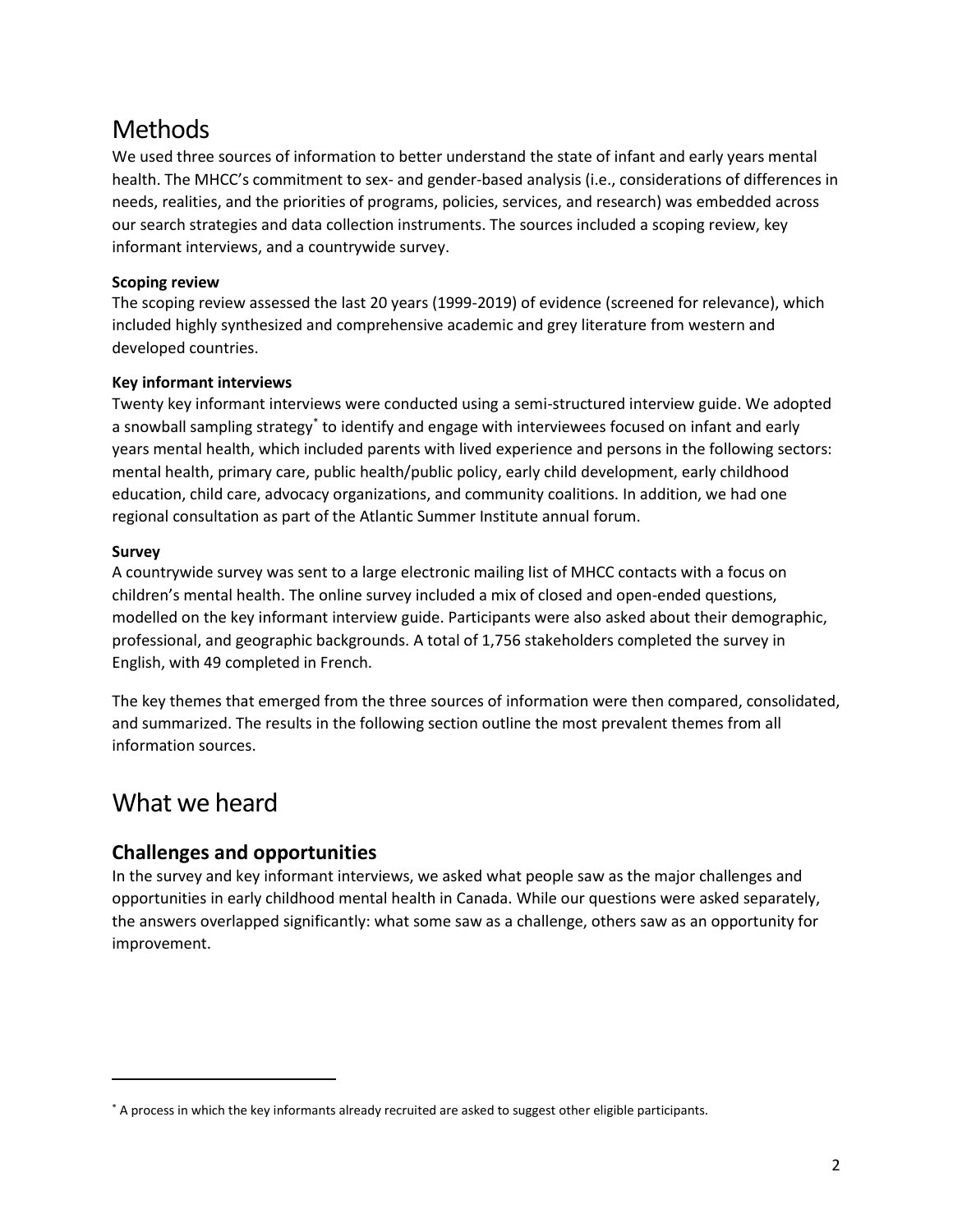We therefore combined the top 10 challenges and opportunities under the following themes:

#### <span id="page-5-0"></span>**1. ACCESS TO EARLY MENTAL HEALTH SERVICES**

In my catchment area, health programs exist for mild-to-moderate developmental delays; however, we have done a poor job branding/marketing these programs to our communities. Families simply don't know how to access services. There are no mental health services for preschool populations. Period.

— survey respondent

Access to early mental health services was the most frequently mentioned theme across our information sources. While service access was the highest-rated challenge, increased funding for services was the highest-rated opportunity. These challenges were also well described in the literature, including a growing level of need for children's mental health supports (rising to 22 per cent from seven per cent) over the past 30 years.<sup>6</sup> A significant increase in mental health-related hospital visits has also occurred for children (compared to 11 years ago), with one Ontario study reporting that 90 per cent of parents saw long wait-times for mental health services as the biggest gap in care.<sup>7</sup>

Respondents noted several contributing factors for this lack of access, including the

- lack of clear referral pathways (e.g., schools to mental health clinics)
- lack of funding designated to early childhood mental health programs
- unaffordability of child mental health specialists
- unaffordability of developmental service providers (e.g., autism services)
- significant lack of services for rural and remote communities.

#### <span id="page-5-1"></span>**2. IMPROVING OUR UNDERSTANDING OF CHILD AND INFANT MENTAL HEALTH**

Mental health problems in early childhood are not something you hear a lot of. The general assumption is kids are just kids and it's not something that's really talked about on the ground level.

— key informant

Increasing our understanding of the importance and impact of early childhood mental health was another significant theme. The concept of early childhood mental health continues to be misunderstood and unappreciated among health-care providers, families, and society at large. Notably, survey respondents rated parents' and caregivers' awareness of the importance of early years mental health as the second greatest challenge. Key informants noted the existence of an opportunity to embed parental education programs in early learning centres, daycares, and hospitals.

Many respondents cited concerns about the impact of technology use on child development and secure attachment. Some blamed parents for their lack of knowledge and, in some cases, an apparent unwillingness to learn. Yet our survey showed that parents were most likely to ask for more parent and caregiver training in early childhood mental health.

<sup>\*</sup> See the full list of themes in the [Appendix.](#page-15-0)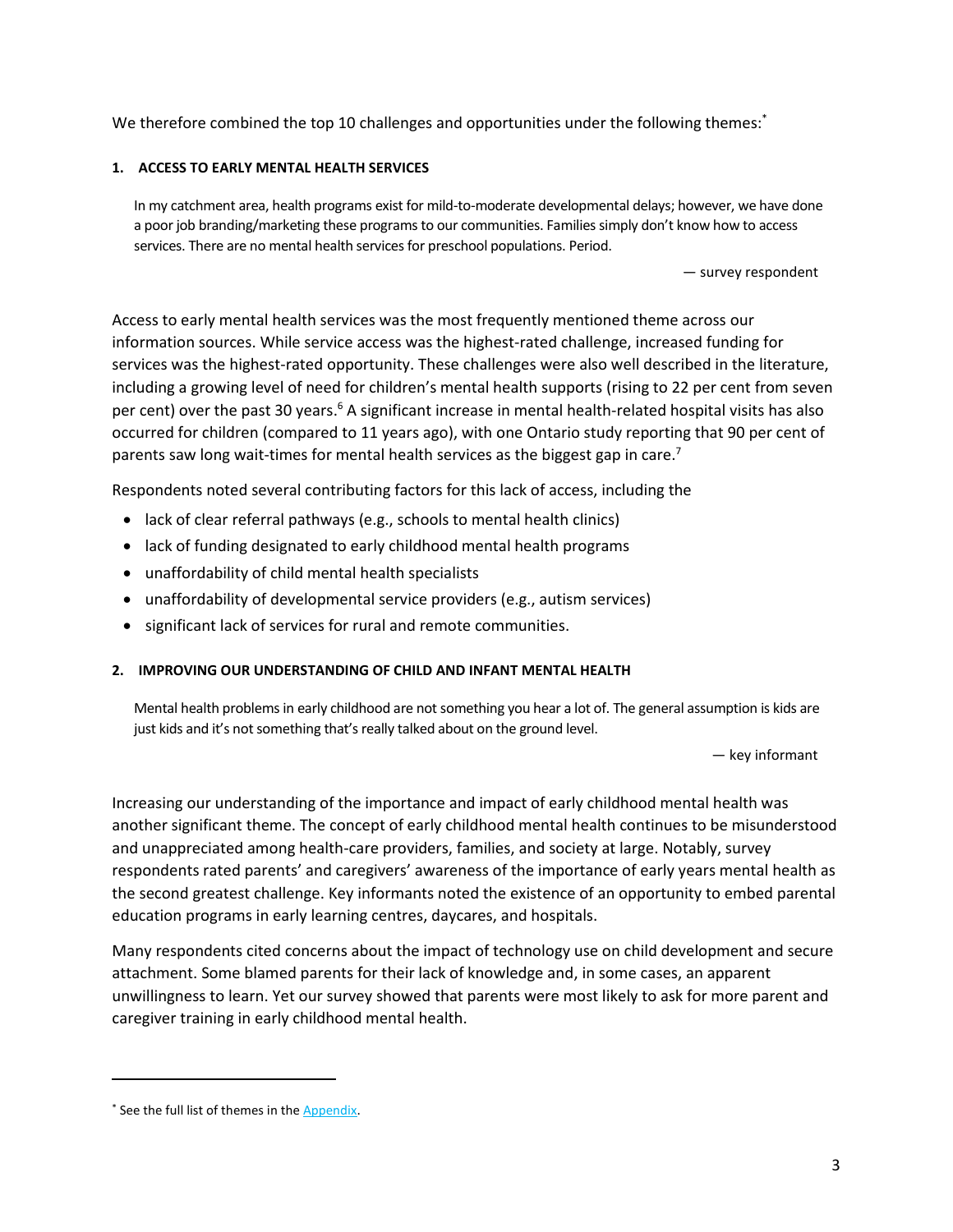#### <span id="page-6-0"></span>**3. POLICY COHERENCE**

In the early years there is a clear and strong intersection between developmental and mental health supports. We have numerous resources and services working in various ways to support early attachment and mental health, yet we are not integrated in our offerings. The primary issue to me isthe integration of plans and services with a focus on early mental health and leveraging the broader system to provide this. There appear to be significant resource issues, but these are hard to quantify when a system has not efficiently and effectively integrated around a common framework and processes to support that.

— survey respondent

Multiple sources spoke about the need to create a common language and understanding and a collective response to early years mental health. Respondents stressed that services for children under six are inconsistent across jurisdictions and ministries, and they vary by breadth and quality throughout Canada. The literature stressed that the same definition of infant and early years mental health should be adopted across Canadian jurisdictions and ministries as a first step toward garnering a common understanding and response to this issue (i.e., reducing fragmentation).<sup>8-11</sup>

Respondents noted several specific opportunities that are emerging. These include:

- Embedding infant and early years mental health more explicitly within primary care and public health mandates.
- Creating stronger alignment and ensuring better availability and integration of children's mental health within schools, early learning centres, and child protection services.
- Looking to examples of promising practices within certain jurisdictions; notably,
	- $\circ$  Manitoba's cross-ministerial approach to early child development, which over the past 25 years, has allowed for a clearer delineation of roles and responsibilities across sectors and has enabled the long-term monitoring of children as they age across settings
	- $\circ$  the City of Toronto for bringing multiple sectors together to support young children and their families and caregivers.

#### <span id="page-6-1"></span>**4. NEED FOR MORE PARENTAL SUPPORTS**

We need to introduce educational programs in the early years, in daycares, and for new parents coming home from the hospital.

— key informant

The need to expand supports for parents and caregivers was the fourth-ranked opportunity in our survey responses. Respondents emphasized that infant and early years mental health is inseparable from parent/caregiver mental health. The literature notes that 23 per cent of new mothers experience symptoms consistent with postpartum depression, and up to 75 per cent of caregivers continue to report unmet mental health service needs.<sup>12,13</sup> Several policy documents strongly endorsed the need to provide supportive parenting practices.<sup>14,15</sup> Many respondents saw a stronger role for home visiting and positive parenting programs, which promote training in good communication, positive reinforcement, and attachment from birth onward. In the survey responses, parents and health-care providers were the most and second most likely, respectively, to endorse the expansion of supports for parents and caregivers.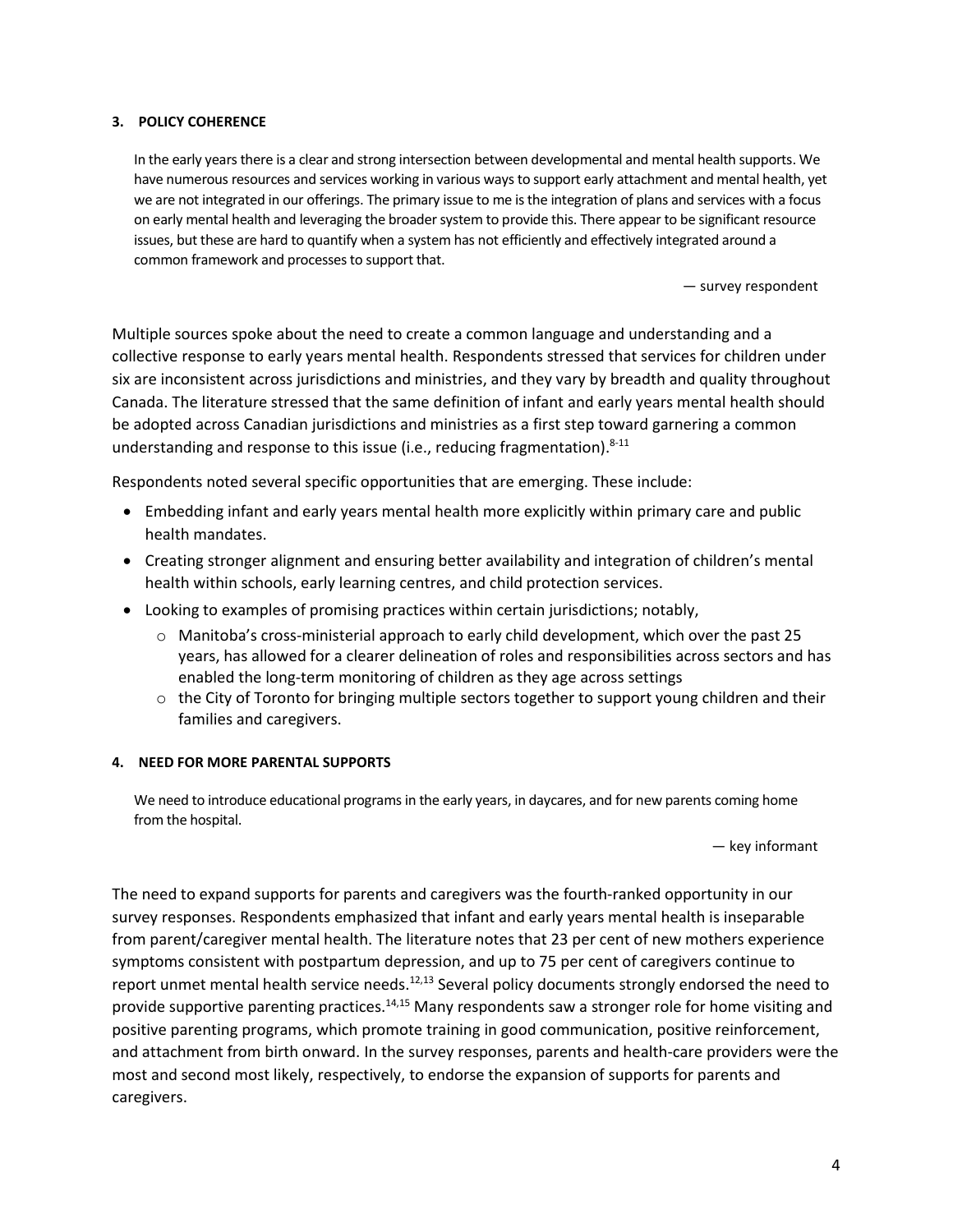Several factors that contribute to the lack of support for parents and caregivers were noted:

- generally poor maternal, paternal, or parental mental health coverage
- a lack of information on available resources and/or health-care providers not sharing information
- a relative lack of rigorous evaluations on the impact of positive parenting programs
- a need to provide a more comprehensive compendium of pre-, peri-, and post-natal services and supports (e.g., breastfeeding supports, peer support, family therapy, information on trauma, positive parenting)
- an apparent under-representation in parenting programs among single parents, fathers, members of First Nations, Inuit, and Métis and LGBTQ2+ communities, and parents and families affected by the law

#### <span id="page-7-0"></span>**5. WORKFORCE DEVELOPMENT — EARLY CHILDHOOD EDUCATION**

As an early childhood educator (with an honours bachelor's degree in child development) working with preschool children, I have seen the gap between what I learned in the early childhood education and the child development program. I strongly believe there is a lack of understanding in this area pertaining to children's social-emotional development and mental health in the earliest years of their lives among the individuals who work closely with young children.

— survey respondent

Many respondents recognized that young children spend much more time in early education settings than in health care. The literature highlighted the importance of high-quality, developmentally appropriate early childhood education (ECE) in promoting social-emotional development and promptly identifying challenges.16-21 Accordingly, training and education for early educators in the principles of ACEs, trauma, and infant and early childhood mental health was both the fifth-ranked opportunity and fifth-ranked challenge. In the survey responses, early educators were the most likely to endorse the need to improve awareness and training in infant and early years mental health and the quality of early education programs.

That said, increasing development among the ECE workforce faces several challenges, including funding cuts, low pay, high expectations, and a perceived lack of quality in training programs. One survey respondent noted that, without more funding and opportunities for workforce development, early educators may continue to leave the field.

#### <span id="page-7-1"></span>**6. NEED FOR SERVICE AND SYSTEM INTEGRATION, SYSTEMS NAVIGATION, AND CONTINUITY OF CARE**

The lack of uniformity from province to province makes it harder to identify the best services at any given time, even when they are available. . . . Separating infant mental health from child/family development is impossible, yet systems are set up that way. Children's mental health versus developmental services versus early childhood educators and so forth. *All* of these services need to be streamlined to work together.

— survey respondent

The need for a more comprehensive, coordinated approach to early childhood mental health was cited across our three information sources. The literature stressed the importance of creating more coordinated approaches to care with clear protocols for identification, assessment, treatment, referral,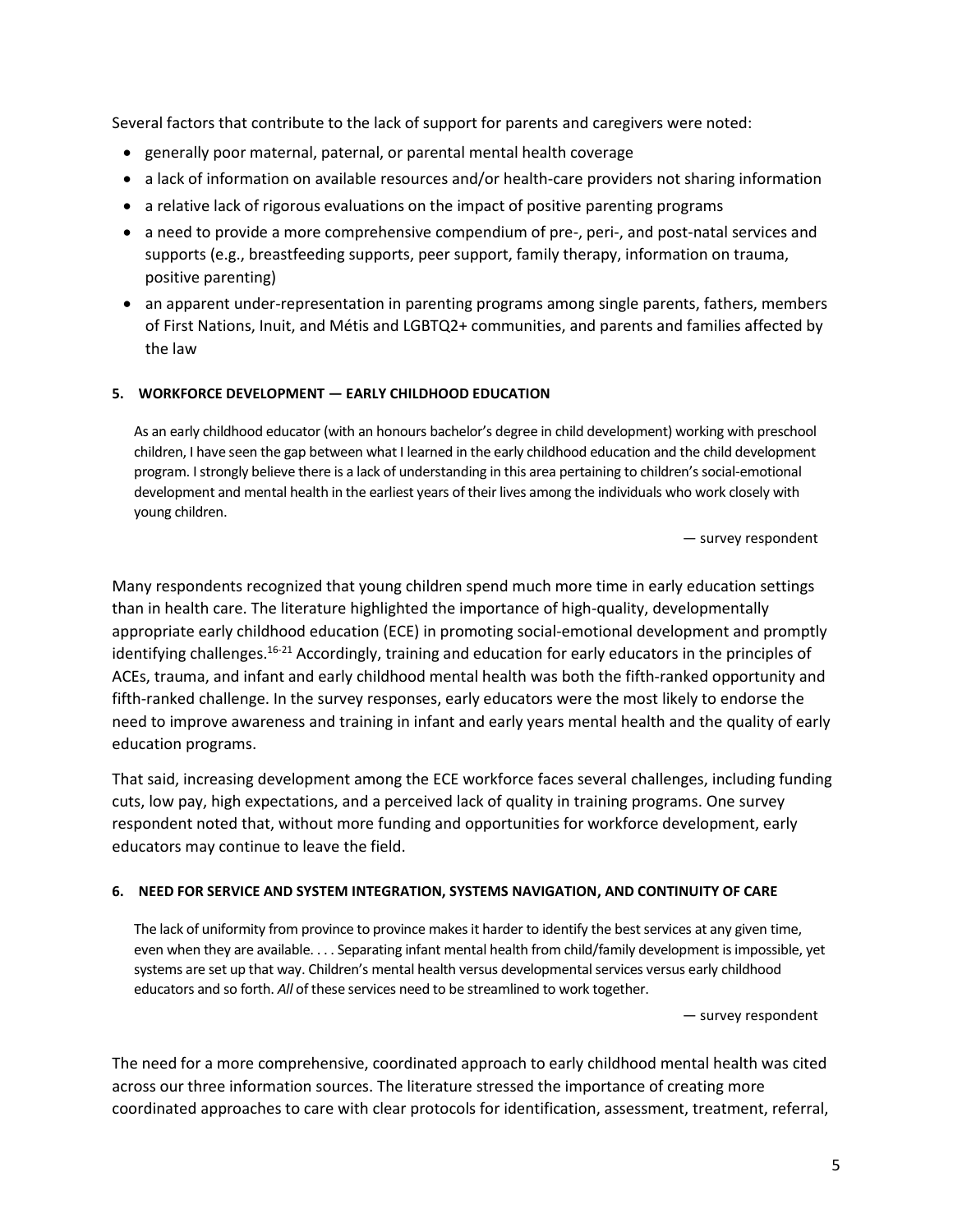and linkages to services.<sup>22-25</sup> It further suggested that "one-stop shops" are needed for young children, which include primary care, child care, and justice and social services. Given pediatricians' access to infants and young children (and new parents), proposals were put forward to make primary care settings potential hubs for infant and early years mental health needs. However, for key informants, information gathered from pediatricians' offices and early learning centres are often not transmitted to the classroom, so further integration would be of value. Respondents also noted that integrated service systems are especially crucial for children who present with complex needs, including developmental delays and co-occurring mental health problems.<sup>26</sup>

#### <span id="page-8-0"></span>**7. WORKFORCE DEVELOPMENT — HEALTH-CARE PROVIDERS**

Health-care providers (family doctors) are typically the first and most consistent contact that parents will reach out to for help. Knowing the red flags for early signs of mental health in an infant/young child, *and* how the parent is coping and responding, could support early identification, leading to early intervention. Consistent screening tools used by doctors during regular checkups are a start.

— survey respondent

Training and educating health-care providers in the importance and relevance of early childhood mental health was another key theme we heard across sources. Some respondents felt that clinicians deny the existence of mental illness among infants and young children or are reluctant to diagnose children under six when a diagnosis is required for treatment. Others pointed to the shortage of child psychiatrists and psychologists as a barrier to early intervention. As well, respondents noted that some models of care focus on children alone rather than on the family unit. Also mentioned was that training in early childhood mental health must include all health professionals who provide care to infants and young children, including midwives, pediatricians, nurses, and family physicians.

The literature and several policy organizations reinforced the need for further workforce development, and more offerings in coursework, curriculums, and practicums for all professionals who serve caregivers and young children.<sup>27-31</sup> Key informants saw an opportunity for primary care to do more screening and followup for children and families who present with an elevated psychosocial risk (e.g., poverty, exposure to domestic violence, parental substance use, etc.). However, one key informant spoke of implementation issues: the volume of requests already placed on primary care.

#### <span id="page-8-1"></span>**8. PERSON-CENTRED, CULTURALLY SAFE SERVICES AND SUPPORTS**

Many of the families who are experiencing the highest risks are often not accessing services due to inadequate programs that are designed to address the barriers they face. High-risk families are often not going to reach out for support unless the programs are specifically designed to address access issues, like (1) the need to have transportation and child care provided, (2) the fear of stigma in reaching out for help, and (3) isolation in rural areas.

— survey respondent

While person-centered, culturally safe services were not among the top five challenges or opportunities, survey respondents were unanimous in their support. Emphasized both in the literature and among survey respondents was that families from diverse cultural backgrounds and those who experience socio-economic disadvantages face additional barriers — including disparities in access, psychological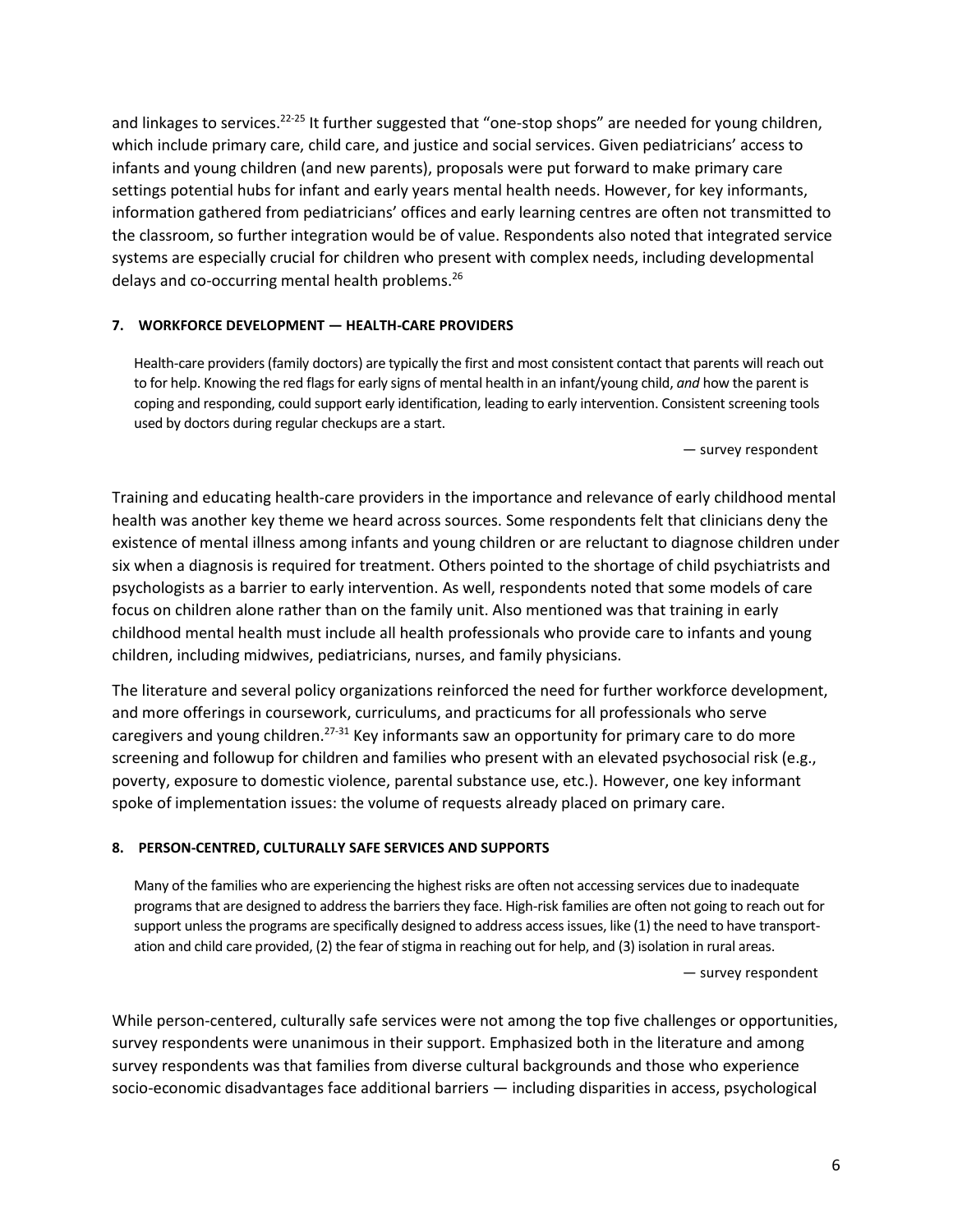safety, experiences of discrimination, and a lack of trust toward health-care providers — all of which can amplify pre-existing health, social, and economic inequities. To our open-ended questions, survey respondents also commented on the relative inflexibility of services and a persistent lack of transportation and child care for those needing help.

#### <span id="page-9-0"></span>**9. IMPROVING OUR UNDERSTANDING OF ACEs, BRAIN SCIENCE, AND TRAUMA**

An additional major challenge when working in field of childhood mental health is the lack of awareness and early intervention (evidence based), understanding that exposure to early traumatic experiences have a direct impact on brain development for young children and can lead to mental health concerns if not identified and treated early. — survey respondent

As the ninth-ranked theme, many spoke about the need for better societal understanding of brain development — and the role of poverty, trauma, and colonialism in health and mental health inequities.<sup>32-34</sup> The literature notes that ACEs affect more than one in three Canadians over the age of 15.<sup>35</sup> Furthermore, there is a higher prevalence of ACEs among certain population groups, including lowincome and racialized populations $36,37$  and children involved with child protection services.

Several policy papers, key informants, and open-ended survey respondents emphasized the need for trauma- and family violence-informed systems of care that could prevent or break cycles of child maltreatment and intergenerational trauma — including greater emphasis on child neglect and traumaspecific and family systems therapy.<sup>38-40</sup>

#### <span id="page-9-1"></span>**10. NEED TO FOSTER TOTAL CHILD DEVELOPMENT**

Community mental health (CMH) is the responsibility of society, it is about communities and its members having what they need to raise healthy, happy children. I have been doing this work for close to 30 years and CMH is not a clinical issue, it is a societal one.

— survey respondent

Both the literature and open-ended survey respondents said it is impossible to separate early years mental health from development more broadly. Many sources mentioned the impacts on infant and early years mental health of community trauma, social isolation, lack of access to green spaces, poverty, insecure housing, and food insecurity. The need to promote total child development was also related to the concept of "proportionate universalism," \* which could be used to shift overstretched resources focused on highly complex needs toward supporting wellness among children/parents/caregivers at a population-level (tailored and sensitive to differences in levels of need, demographic realities).<sup>41-43</sup> This approach involves better supporting those across diagnostic thresholds, which may be required for service or program eligibility.

<sup>\*</sup> That is, funding and delivering services universally but in a way that is also proportionate to need, including different levels of disadvantage a population experiences.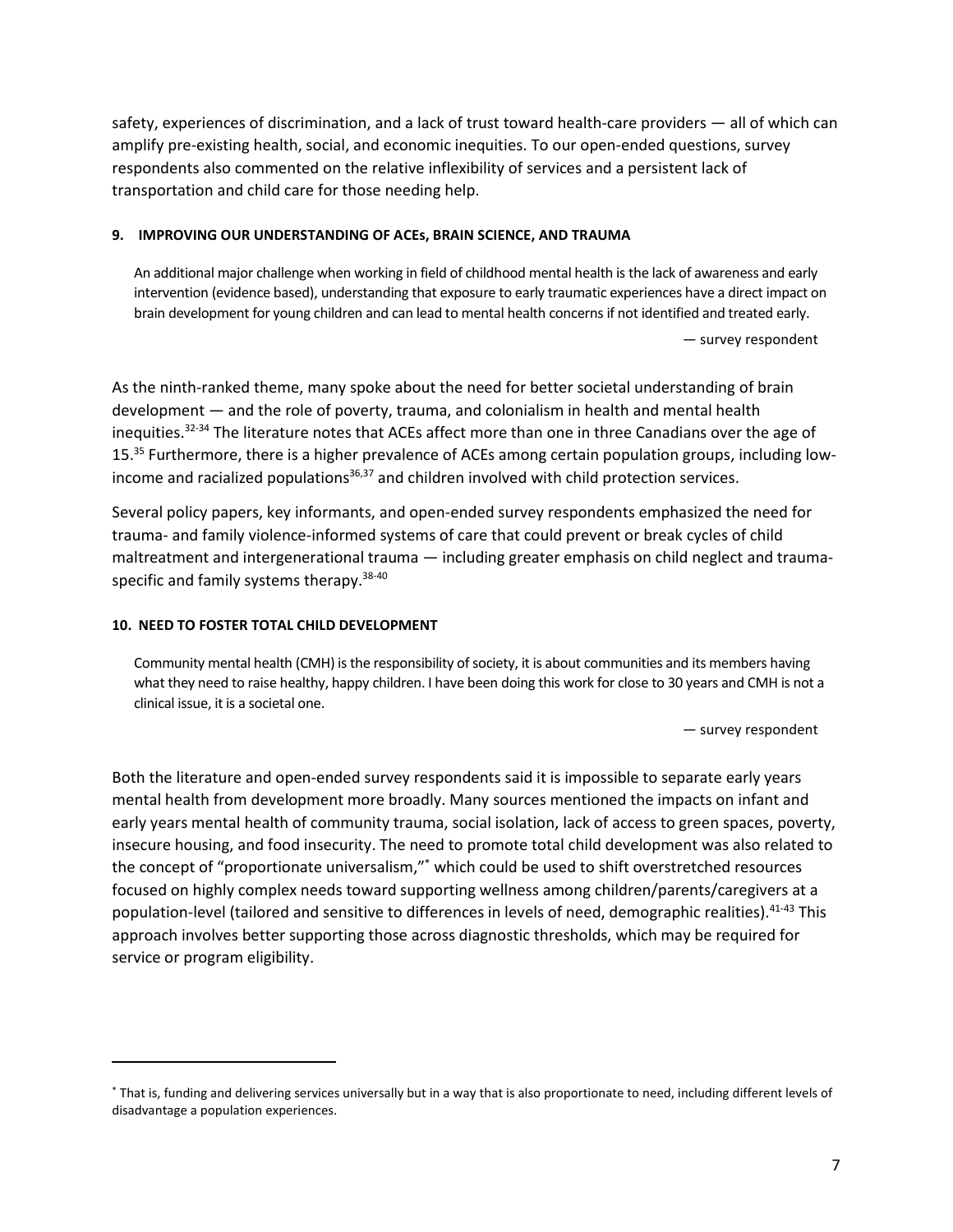The research reviewed found that community-based interventions for early child development are up to six times more cost effective than clinical ones.<sup>44</sup> Yet a continued overreliance on diagnosis (versus prevention) remains a significant challenge. <sup>45</sup>

## <span id="page-10-0"></span>The MHCC's role

Respondents were also asked what role they saw for the MHCC, which of the top 10 challenges or opportunities should be focused on from a pan-Canadian perspective, and why.

#### <span id="page-10-1"></span>**Recommended focus areas**

#### <span id="page-10-2"></span>**EDUCATION AND AWARENESS**

**Potential MHCC role.** Supporting general education and awareness on the issue of early childhood mental health and its importance.

**Why.** Society is generally unaware of the concepts in early childhood mental health, early adversity, and brain science and of the impact early experiences have on later life. The MHCC could help increase awareness around these concepts and support other programs and services already doing so.

#### <span id="page-10-3"></span>**ADVOCACY**

**Potential MHCC role.** Advocating to government to raise the profile of early childhood mental health.

**Why.** Advocacy is important for improving access and increasing overall funding for early child mental health services and for identifying worthwhile areas of investment.

#### <span id="page-10-4"></span>**PROFESSIONAL TRAINING**

**Potential MHCC role.** Supporting training efforts in early childhood mental health and brain science for early childhood educators and for service providers in health care and child protection.

**Why.** This is supported by the main challenges and opportunities we heard. The MHCC has created and supported numerous successful in-person and online training programs.

#### <span id="page-10-5"></span>**AFFORDABILITY/INCREASED FUNDING**

Potential MHCC role. Funding some training projects or programs.

**Why.** Training programs for early childhood mental health remain inaccessible to the workforce. Many programs lack the funding needed to expand and spread support to children and families. The MHCC could help make them more affordable or easier to access.

#### <span id="page-10-6"></span>**STANDARDS/STRATEGIES/GUIDELINES**

**Potential MHCC role.** Supporting the development of a pan-Canadian strategy on early childhood mental health and countrywide standards on screening tools and early intervention protocols.

**Why.** To facilitate collaboration across programs, jurisdictions, and sectors.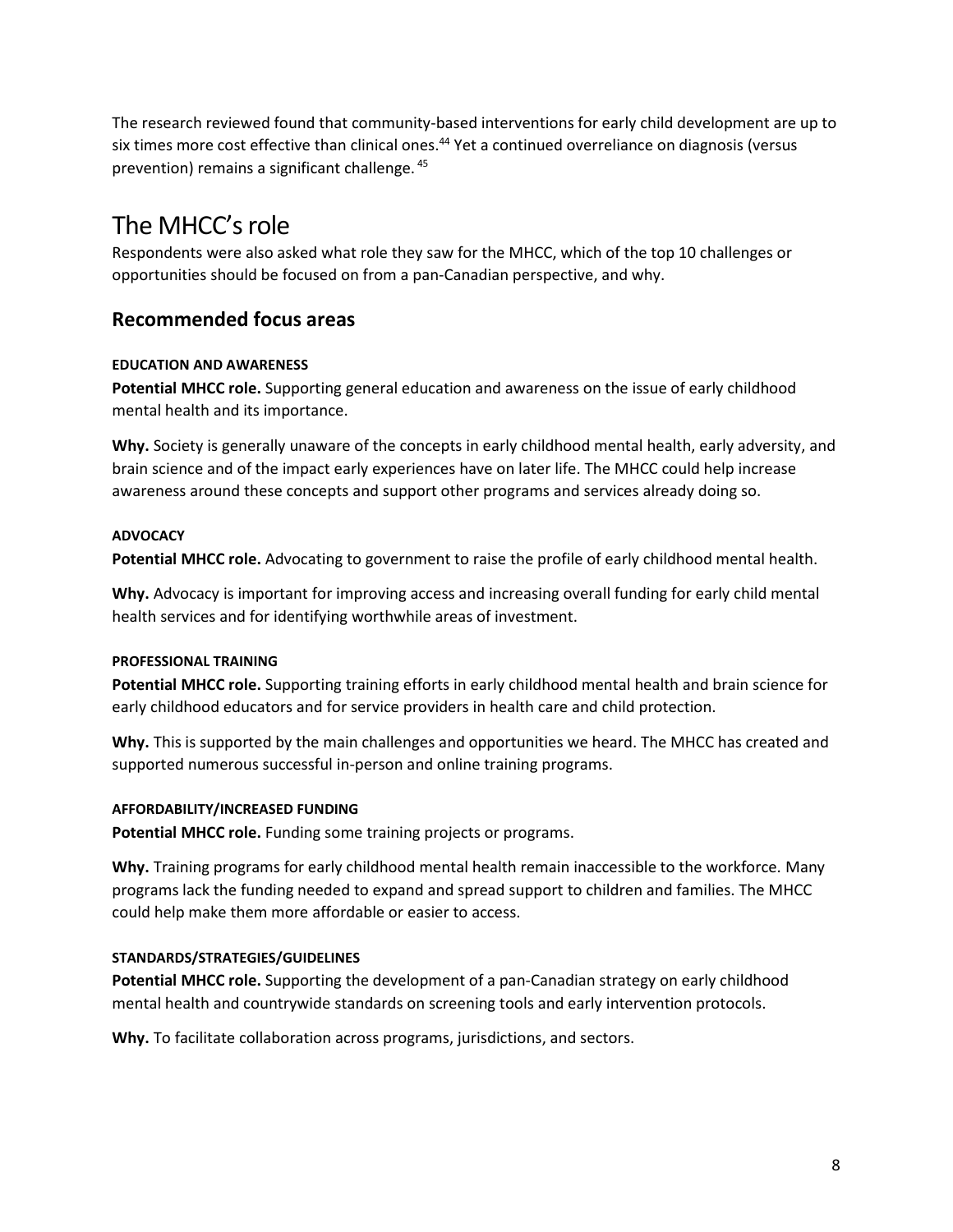#### <span id="page-11-0"></span>**Limitations**

The purpose of our listening phase was to inform the MHCC's next steps in early childhood mental health. Because it was not conducted as a formal research project, it does not represent all perspectives on this topic.\*

#### <span id="page-11-1"></span>**Next steps**

This report represents the highlights of what we heard during the listening phase. Through the survey, scoping review, and key informant interviews, the MHCC gained a high-level understanding of the ongoing challenges and opportunities in early childhood mental health, along with a number of potential areas for action.

The MHCC's next steps include the following:

- 1. Share, discuss, and validate these results with a group of experts in the sector.
- 2. Further refine where the MHCC is best suited to
	- a. align itself with activities/actors
	- b. support others
	- c. respond to service and system needs, gaps, and opportunities.
- 3. In keeping with steps 1 and 2, draft a proposed plan for potential collaboration and funding to support the advancement of early childhood mental health.

<sup>\*</sup> Nor do the summarized ideas in this report necessarily represent the views of the MHCC.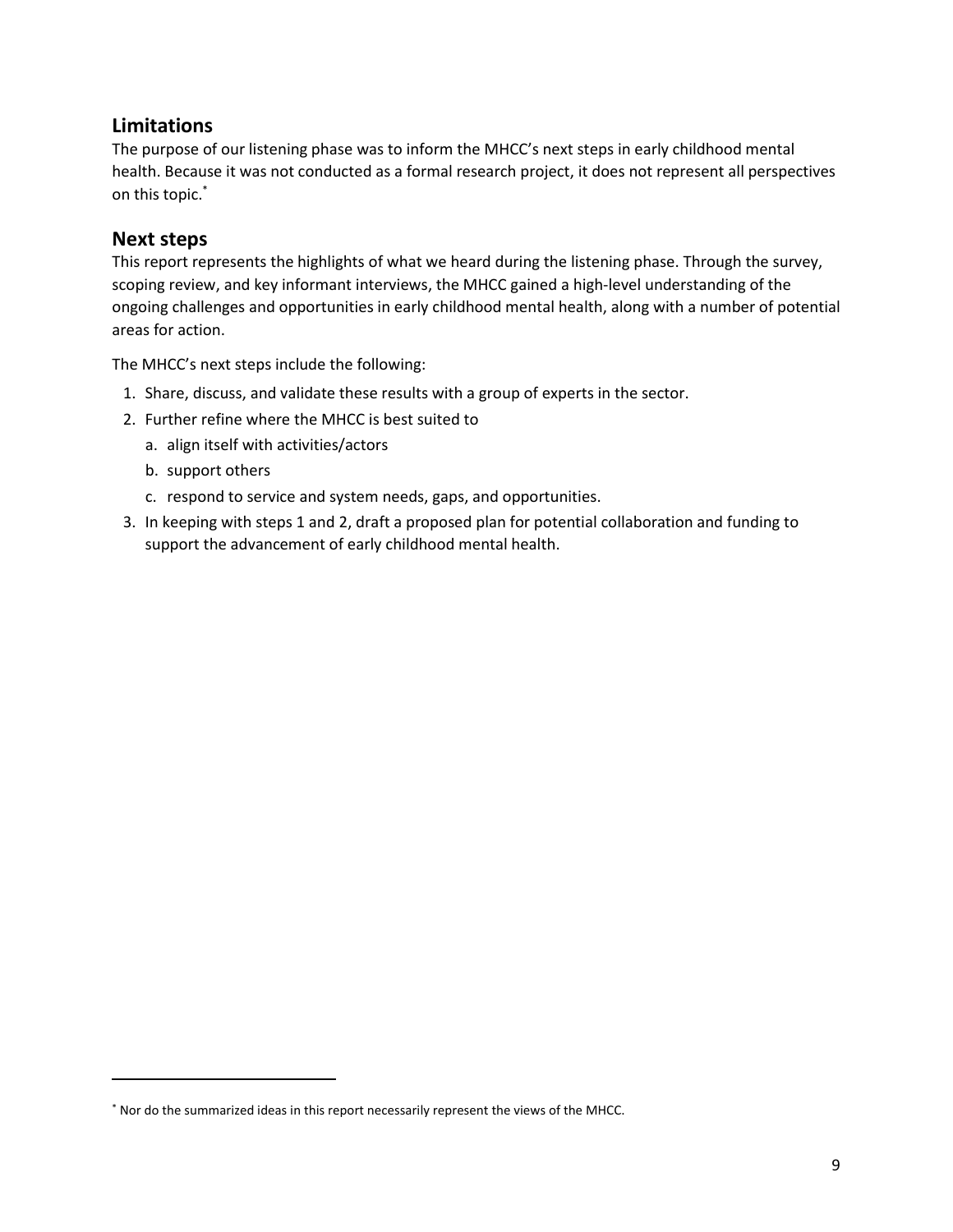## <span id="page-12-0"></span>References

<sup>1</sup> Cohen, J., Oser, C., & Quiqley, K. (2012). *Making it happen: Overcoming barriers to providing infant-early childhood mental health.* Zero to Three. https://www.zerotothree.org/resources/511-making-it-happenovercoming-barriers-to-providing-infant-early-childhood-mental-health

<sup>2</sup> Harvard University Center on the Developing Child. (2015). *Early childhood mental health* [Summary]*.* https://46y5eh11fhgw3ve3ytpwxt9r-wpengine.netdna-ssl.com/wp-content/uploads/2015/05/InBrief-Early-Childhood-Mental-Health-1.pdf

<sup>3</sup> Di Lemma, L. C. G., Davies, A. R., Ford, K., Hughes, K., Homolova, L., Gray, B., & Richardson, G. (2019). *Responding to adverse childhood experiences: An evidence review of interventions to prevent and address adversity across the life course.* Public Health Wales, Cardiff and Bangor University.

https://www.bangor.ac.uk/news/documents/RespondingToACEs-PHW2019-english.pdf

<sup>4</sup> Heckman, J. J. (2008). The case for investing in disadvantaged young children. *CESifo DICE Report, 6*(2), 3-8. https://heckmanequation.org/resource/the-case-for-investing-in-disadvantaged-young-children/

<sup>5</sup> Canadian Institute for Health Information. (2019). *National health expenditure trends, 1975-2019.* https://www.cihi.ca/sites/default/files/document/nhex-trends-narrative-report-2019-en-web.pdf

<sup>6</sup> Georgiades, K., Duncan, L., Wang, L., Comeau, J., & Boyle, M. H. (2019). Six-month prevalence of mental disorders and service contacts among children and youth in Ontario: Evidence from the 2014 Ontario Child Health Study. *Canadian Journal of Psychiatry, 64*(4), 246-255. https://doi.org/10.1177/0706743719830024

<sup>7</sup> Children's Mental Health Ontario. (2019). *Annual report card: The burden of kids mental illness on families and the economy.* https://cmho.org/wp-content/uploads/CMHO\_ReportCard\_web-min-1.pdf

8 Infant and Early Childhood Mental Health. (2019). *Infant and early childhood mental health* [Infographic]. https://www.ottawapublichealth.ca/en/professionals-and-partners/resources/Documents/iecmh/iecmhinfographic-en.pdf

9 Infant Mental Health Promotion. (2015). *Embedding the science of infant mental health in practice and policy* [Executive summary]. http://www.eccdc.org/infant-mental-health/wp-content/uploads/2015/11/Embedding-the-Science Executive-Summary Final.pdf

<sup>10</sup> Waddell, Georgiades, K., Duncan, L., Comeau, J., Reid, G. J., O'Briain, Lampard, R., & Boyle, M. H. (2019). 2014 Ontario Child Health Study findings: Policy implications for Canada. *Canadian Journal of Psychiatry, 64*(4), 227-231. https://doi.org/10.1177/0706743719830033

<sup>11</sup> Zero to Three, & Manatt Health. (2016). *Planting seeds in fertile ground: Steps every policymaker should take to advance infant and early childhood mental health* [Webinar]. https://www.zerotothree.org/resources/1221 planting-seeds-in-fertile-ground-steps-every-policymaker-should-take-to-advance-infant-and-early-childhoodmental-health#downloads

<sup>12</sup> Children's Mental Health Ontario. (2019). *Annual report card: The burden of kids mental illness on families and the economy.*

<sup>13</sup> Statistics Canada. (2019, June 24). *Maternal mental health in Canada, 2018/2019*. The Daily. https://www150.statcan.gc.ca/n1/en/daily-quotidien/190624/dq190624b-eng.pdf?st=ERNUs3vR

<sup>14</sup> Di Lemma, et al. (2019). *Responding to adverse childhood experiences: An evidence review of interventions to prevent and address adversity across the life course.*

<sup>15</sup> Infant Mental Health Promotion. (2015). *Embedding the science of infant mental health in practice and policy*.

<sup>16</sup> Zero to Three, & Manatt Health. (2016). *Planting seeds in fertile ground: Steps every policymaker should take to advance infant and early childhood mental health.*

<sup>17</sup> Kulkarni, C., Khambati, N., Sundar, P., Kelly, L., Summers, N., & Short, K. (2019). *Beyond building blocks: Investing in the lifelong mental health of Ontario's three- to six-year-olds*. Ontario Centre of Excellence for Child and Youth Mental Health. https://www.cymh.ca/Modules/ResourceHub/?id=2292beff-ff42-4294-b65f-2fe515ee1b31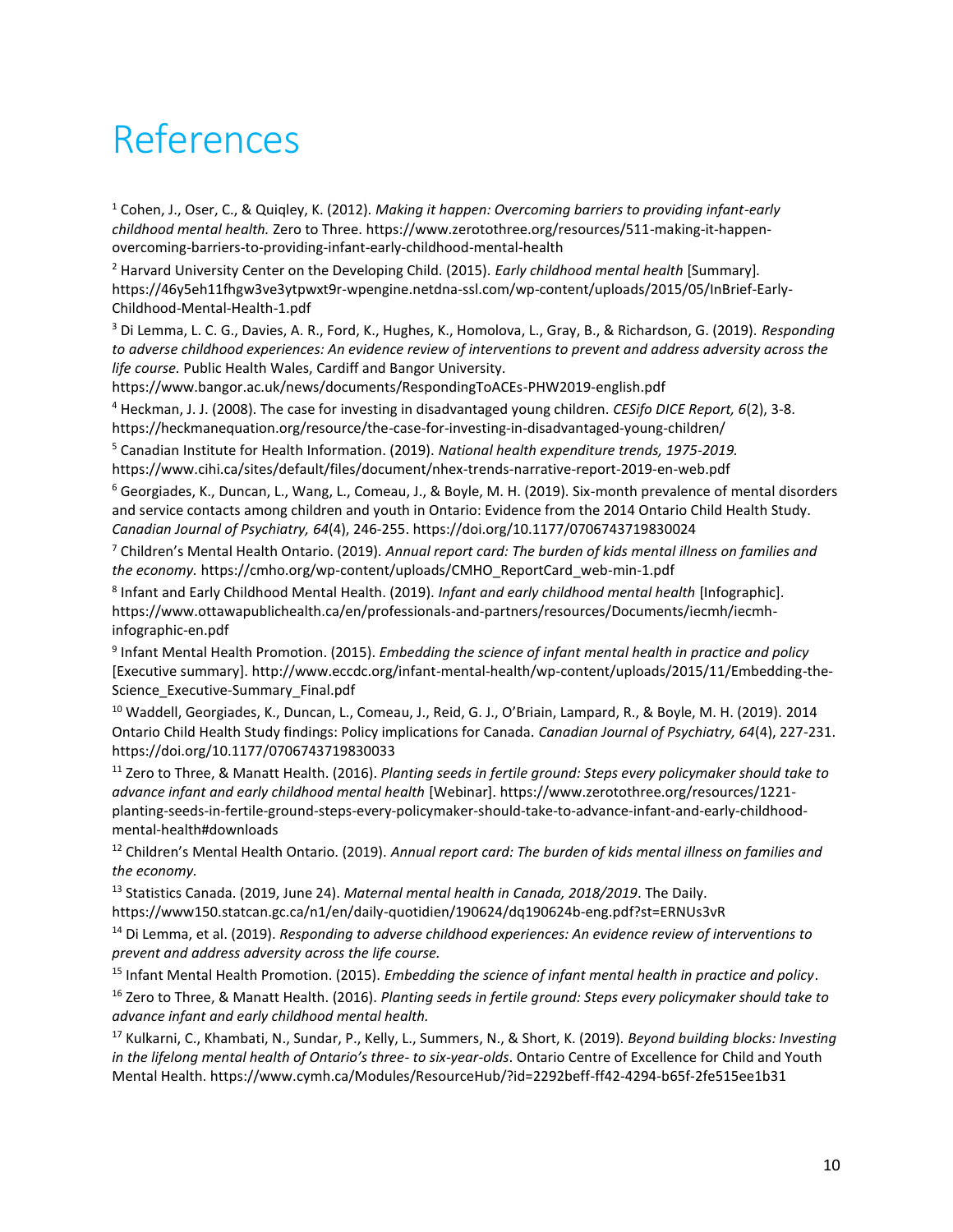<sup>18</sup> Poissant, J. (2014). *Conditions for success of actions to promote total child development: State of knowledge.* Institut nationale de santé publique du Québec.

https://www.inspq.qc.ca/pdf/publications/1889\_Actions\_Promote\_Child\_Development.pdf

<sup>19</sup> National Academies of Sciences, Engineering, and Medicine. (2019). *Fostering healthy mental, emotional, and behavioral development in children and youth: A national agenda*. Washington, DC, United States: National Academies Press. https://doi.org/10.17226/25201

 $^{20}$  Hutchings, J., & Gardner, F. (2012). Support from the start: Effective programmes for three to eight year-olds. *Journal of Children's Services, 7*(1), 29-40. https://doi.org/10.1108/17466661211213652

<sup>21</sup> McLuckie, A., Landers, A. L., Curran, J. A., Cann, R., Carrese, D. H., Nolan, A., Corrigan, K., & Carrey, N. J. (2019). A scoping review of mental health prevention and intervention initiatives for infants and preschoolers at risk for socio-emotional difficulties. *BMC Systematic Reviews*, 8, Article 183 (2019). https://doi.org/10.1186/s13643-019- 1043-3

<sup>22</sup> Di Lemma, et al. (2019).

<sup>23</sup> Clinton, J., Kays-Burden, A., Carter, C., Bhasin, K., Cairney, J., Carrey, N., Janus, M., Kulkari, C., & Williams, R. (2014). Supporting Ontario's youngest minds: Investing in the mental health of children under 6. Ontario Centre of Excellence for Child and Youth Mental Health. https://www.cymh.ca/Modules/ResourceHub/?id=af13e20f-f63b-40b8-a2e4-84c98ff479df

<sup>24</sup> Infant Mental Health Promotion, & Public Health Agency of Canada. (n.d.). *Community reports: A collaborative approach to embedding the science of infant mental health and enhancing infant mental health services.* http://www.eccdc.org/infant-mental-health/wp-content/uploads/2015/10/Community-Reports-IMHP.pdf

<sup>25</sup> Royal College of Physicians and Surgeons of Canada. (2014). *Early childhood development* [Position statement]. http://www.royalcollege.ca/rcsite/health-policy/initiatives/early-childhood-development/early-brain-biologicaldevelopment-early-learning-ebbdel-e

<sup>26</sup> Mowat, V., Barretto, J., Dunkel-Jackson, S., & Goodman, L. (2019). *Putting children and youth first: Integrating autism and mental health services in Ontario*. Kinark. https://www.kinark.on.ca/wp-content/uploads/AHM-2019.pdf

<sup>27</sup> Children's Mental Health Ontario. (2019).

<sup>28</sup> Clinton, et al. (2014). *Supporting Ontario's youngest minds: Investing in the mental health of children under 6.* <sup>29</sup> Infant Mental Health Promotion & Public Health Agency of Canada. (n.d.). *Community reports: A collaborative approach to embedding the science of infant mental health and enhancing infant mental health services.*

<sup>30</sup> Centre for Addiction and Mental Health, Public Health Ontario, & Toronto Public Health. (2013). *Connecting the dots: How Ontario public health units are addressing child and youth mental health.* 

http://eenet.ca/sites/default/files/pdfs/Connecting%20the%20Dots.%20How%20Ontario%20Public%20Health%20 Units%20are%20Addressing%20Child%20and%20Youth%20Mental%20Health.pdf

<sup>31</sup> Zero to Three. (2018). *Planting seeds in fertile ground: Steps every policymaker should take to advance infant and early childhood mental health* [Policy brief]. https://www.zerotothree.org/resources/1221-planting-seeds-infertile-ground-steps-every-policymaker-should-take-to-advance-infant-and-early-childhood-mentalhealth#downloads

<sup>32</sup> Waddell, et al. (2019). 2014 Ontario Child Health Study findings: Policy implications for Canada.

<sup>33</sup> Harvard University Center on the Developing Child. (2015). *Early childhood mental health* [Summary]*.*

34 National Collaborating Centre for Environmental Health, & National Collaborating Centre for Determinants of Health. (2017). *Environmental influences on population mental health promotion for children and youth.* https://nccph.ca/images/uploads/general/03\_Environmental\_MentalHealth\_NCCPH\_2017\_EN.pdf

<sup>35</sup> Burczycka, M. (2015). Section 1: Profile of Canadian adults who experienced childhood maltreatment. Family Violence in Canada: A statistical profile, 2015 (85-002-X). *Juristat.* Statistics Canada.

https://www150.statcan.gc.ca/n1/pub/85-002-x/2017001/article/14698/01-eng.htm

<sup>36</sup> Taylor, G. (2016). *The chief public health officer's report on the state of public health in Canada:* A focus on family violence in Canada. Public Health Agency of Canada. https://www.canada.ca/en/publichealth/services/publications/chief-public-health-officer-reports-state-public-health-canada/2016-focus-family-

violence-canada.html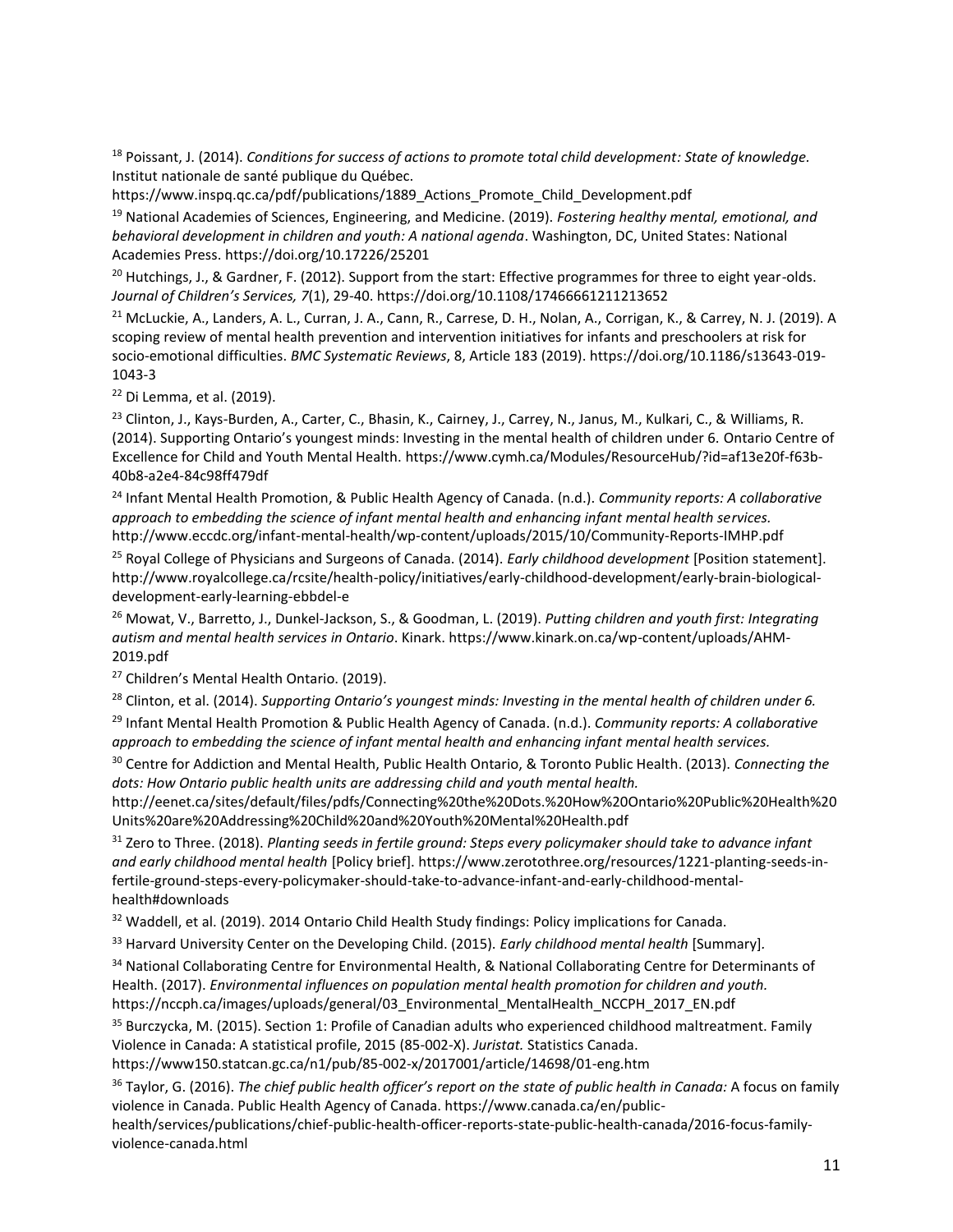<sup>37</sup> Loomis, A., Randall, K., & Lang, J. (2019). *Helping young children exposed from trauma: A systems approach to implementing trauma-informed care*. Child Health and Development Institute of Connecticut. https://www.chdi.org/index.php/publications/reports/impact-reports/helping-young-children-exposed-trauma

<sup>38</sup> Di Lemma, et al. (2019).

<sup>39</sup> Clinton, et al. (2014).

<sup>40</sup> Infant Mental Health Promotion, & Public Health Agency of Canada. (n.d.).

<sup>41</sup> Di Lemma, et al. (2019).

<sup>42</sup> National Academies of Sciences, Engineering, and Medicine. (2019). *Fostering healthy mental, emotional, and behavioral development in children and youth: A national agenda*.

<sup>43</sup> Clinton, et al. (2014).

<sup>44</sup> Britto, P. R., Lye, S. J., Proulx, K., Yousafzai, A. K., Matthews, S. G., Vaivada, T., Perez-Escamilla, R., Rao, N., Ip, P., Fernald, L. C. H., MacMillan, H., Hanson, M., Wachs, T. D., Yao, H., Yoshikawa, H., Cerezo, A., Leckman, J. F., & Bhutta, Z. A (2017). Nurturing care: Promoting early childhood development. *Lancet, 389*(10064), 91-102. https://doi.org/10.1016/S0140-6736(16)31390-3

<sup>45</sup> National Academies of Sciences, Engineering, and Medicine. (2019).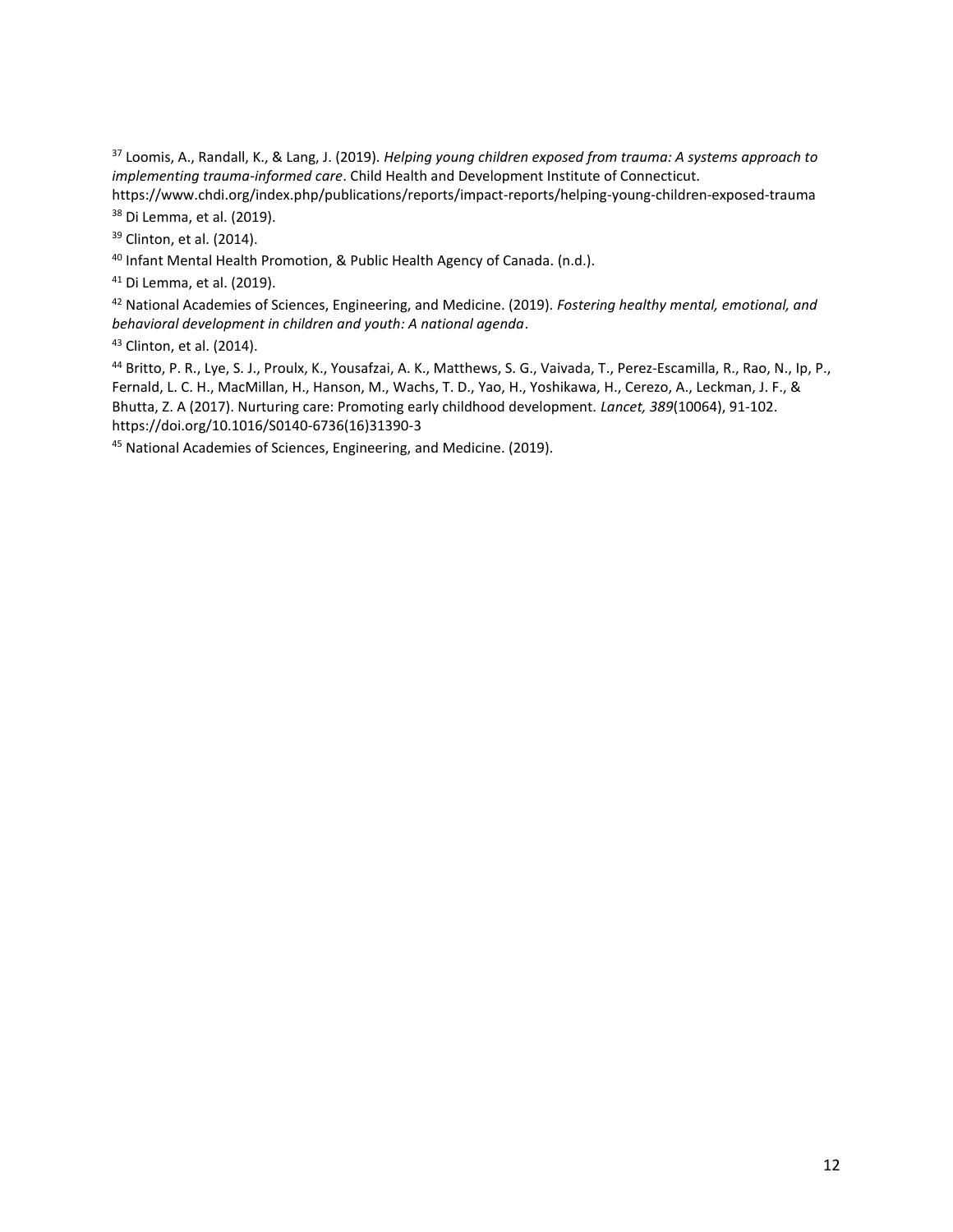## <span id="page-15-0"></span>Appendix

### <span id="page-15-1"></span>Full list of themes by rank

- Access to early mental health services
- Improving our understanding of child and infant mental health
- Policy coherence
- Need for more parental supports
- Workforce development early childhood education
- Need for service and system integration, systems navigation, and continuity of care
- Workforce development health-care providers
- Person-centred, culturally-safe services and supports
- Improving our understanding of ACEs, brain science, and trauma
- Need to foster total child development
- Standardized screening and assessment for early childhood mental health
- Need for better standardized programs
- Better support for dual diagnosis and proper special education
- Need for stronger social policy mechanisms and legislation
- Mental health problems worsening and appearing earlier